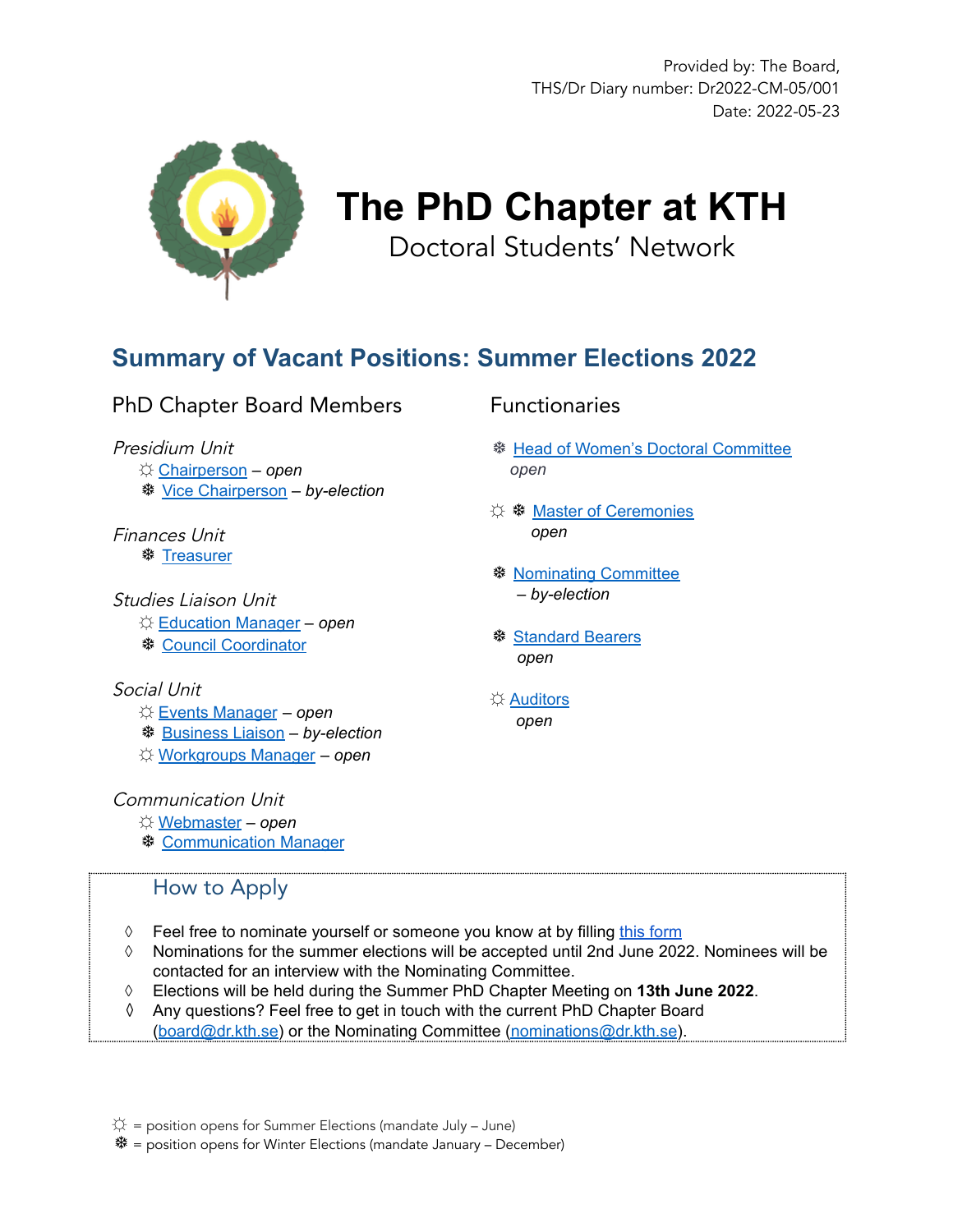

# **PHD CHAPTER BOARD OF DIRECTORS PRESIDIUM UNIT**

### **Chairperson** *open for summer elections*

<span id="page-1-0"></span>

| Currently assumed by: | <b>Mohammad Abuasbeh</b> |
|-----------------------|--------------------------|
| Mandate:              | July 2022 - June 2023    |

Approximate workload: 30%-50%

## **Typical tasks**

- **●** 2-4 Chapter Meetings
- **●** 10 University Board meetings
- **●** 10-20 PhD Chapter Board meetings
- **●** 4 Chairperson Council meetings
- **●** 10-20 PhD Chapter Board meetings
- **●** Occasional strategic discussions with KTH PhD Student Councils and Stockholm's doctoral associations.

## **Work Description**

**Strategic responsibility**: Responsible for the future of the chapter and for having a strategy for how the activities during the coming year should affect the chapter.

**Representational tasks**: The Chairperson is the main nominee for the role of PhD representative in the University Board (US) at KTH. Functions as contact person for the chapter in all tasks that are not related to any of the other representational tasks.

**Board tasks**: Responsible for the progress of the work of the board, calls to and leads the board meetings.

**Chapter tasks**: Calls to and leads the chapter meetings, ultimately responsible for the communication with the chapter.

**Union tasks**: Represents the chapter in the Ordföranderådet (OR) at THS Student Union.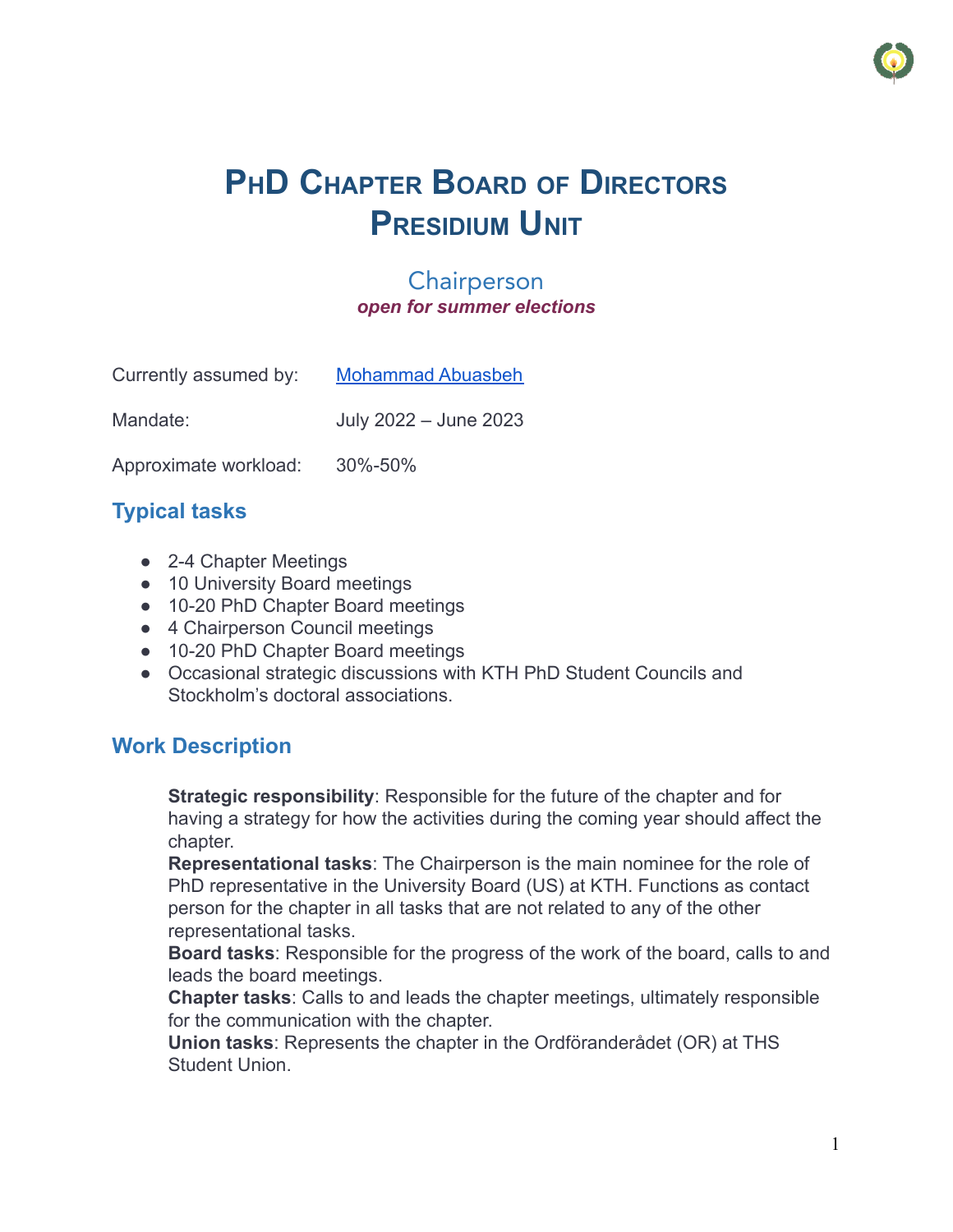

# **PHD CHAPTER BOARD OF DIRECTORS PRESIDIUM UNIT**

## Vice Chairperson

### *open for by-elections*

<span id="page-2-0"></span>

| Currently assumed by: | <b>Vacant</b>                |
|-----------------------|------------------------------|
| Mandate:              | January 2022 - December 2022 |
| Approximate workload: | 20%-40%                      |

## **Typical tasks**

- **●** 2-4 Chapter meetings
- **●** 10 Faculty Council meetings,
- **●** 2-10 Future Faculty meetings (recruitment, promotions, and docent appointments)
- **●** 10-20 PhD Chapter Board meetings
- **●** 4 Vice Chairperson Council meetings
- **●** Occasional strategic discussions with KTH PhD Student Councils and Stockholm's doctoral associations.

## **Work Description**

**Executive responsibility**: Responsible for the executive part of the board. Works in close collaboration with the chairperson.

**Representational tasks**: The Vice Chairperson is the main nominee for the role of PhD representative in the Faculty Board (FR) at KTH.

**Board tasks**: Responsible for coordinating the work of the board, communicates with the board members to find solutions for cooperation and planning.

**Chapter tasks**: Books the people and locations for chapter events regarding decision making, such as chapter meetings and council election meetings.

**Union tasks**: Represents the chapter in the Vice Ordföranderådet (VR) at THS Student Union.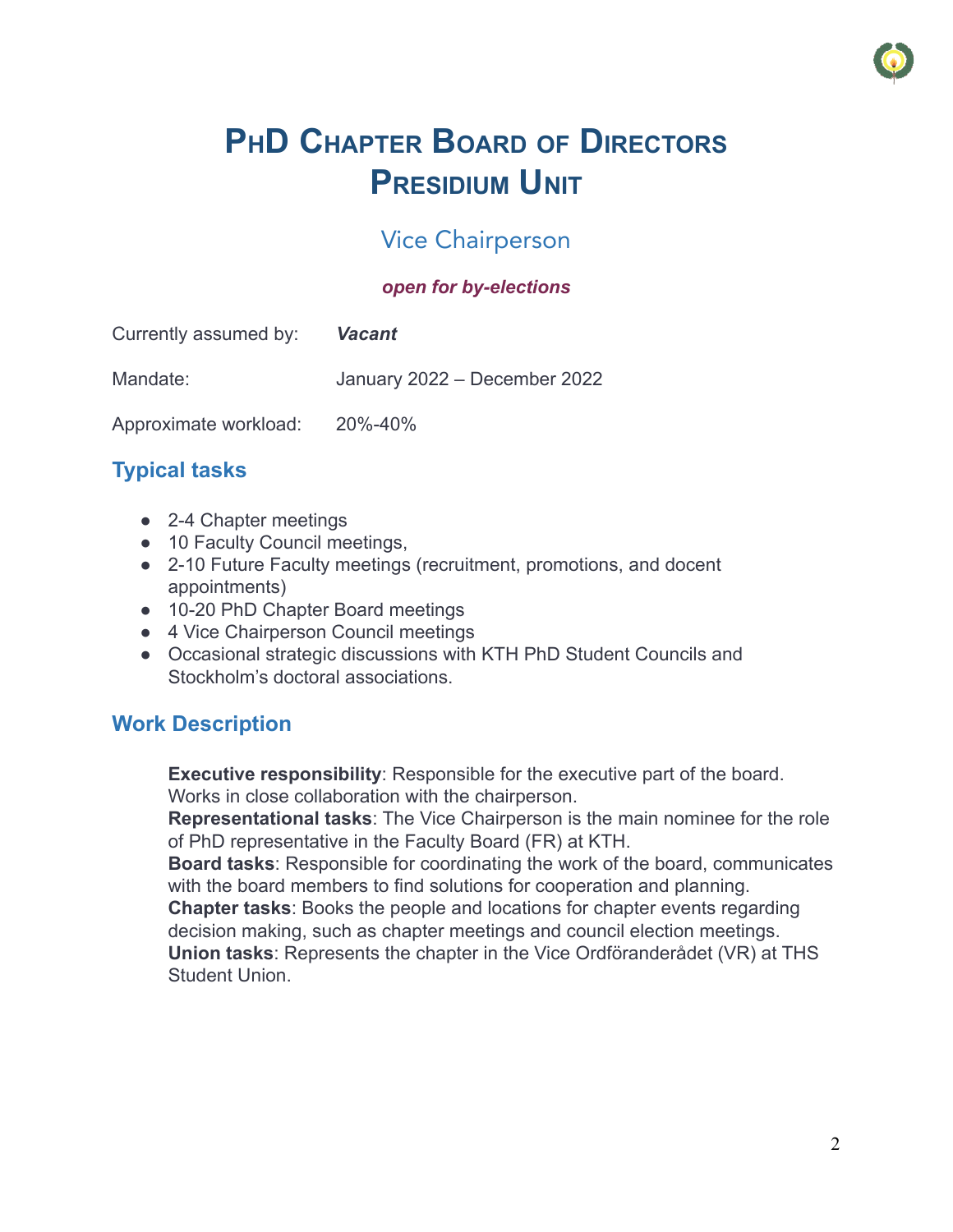

# **PHD CHAPTER BOARD OF DIRECTORS FINANCES UNIT**

### **Treasurer**

<span id="page-3-0"></span>

| Currently assumed by: | <b>Saumey Jain</b>           |
|-----------------------|------------------------------|
| Mandate:              | January 2022 - December 2022 |
| Approximate workload: | 10%-15%                      |

## **Typical tasks**

- **●** Annual budgeting
- **●** 2-4 Chapter Meetings
- **●** 4 Treasurer Council meetings
- **●** 5 Resource Allocation Committee meetings
- **●** 10-20 PhD Chapter Board meetings

#### **Work Description**

**Fiscal responsibility**: Responsible for the budget, the accounting and reimbursements. Works in close collaboration with the Presidium. **Representational tasks**: Represents the chapter at the Resource Allocation Committee at KTH.

**Board tasks**: Responsible for communicating and coordinating the fiscal activities within the board. Also responsible for the prognosis and documentation of the time compensation.

**Chapter tasks**: Responsible for communicating and coordinating the fiscal activities within the chapter. Working groups with their own budget shall communicate with the treasurer to ensure that the money is being accounted for correctly.

**Union tasks**: Represents the chapter in the Ekonomiska Rådet (ER) at THS Student Union.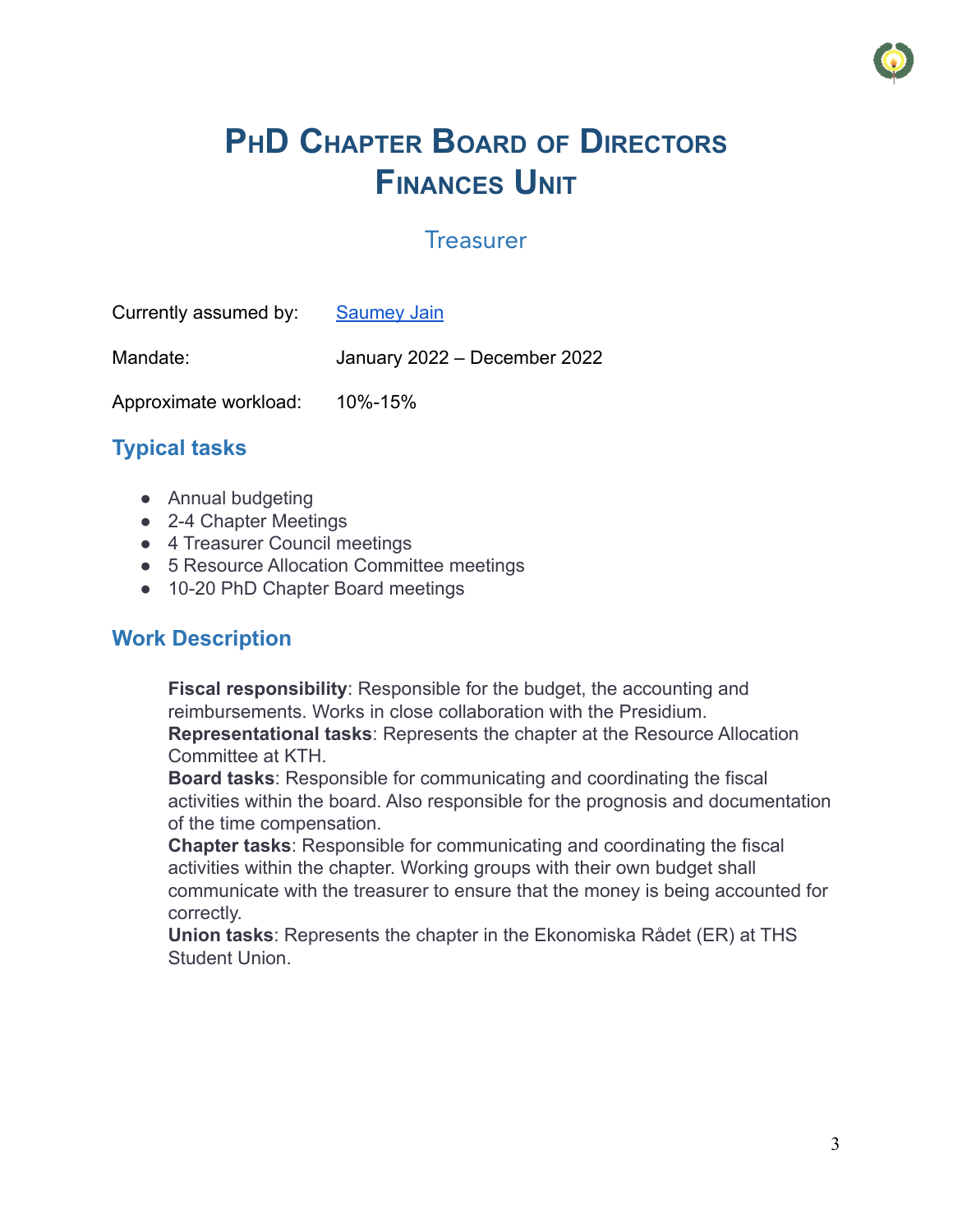

# **PHD CHAPTER BOARD OF DIRECTORS STUDIES LIAISON UNIT**

## Education Manager

#### *open for summer elections*

<span id="page-4-0"></span>

| Currently assumed by: | <b>Daniel Berlin</b>  |
|-----------------------|-----------------------|
| Mandate:              | July 2022 - June 2023 |
| Approximate workload: | 15%-25%               |

## **Typical tasks**

- **●** 2-4 Chapter meetings
- **●** 8-10 Education Board meetings
- **●** 8-10 Third Cycle Education Committee meetings
- **●** 10-20 PhD Chapter Board meetings
- **●** Cooperation with board member with councils focus

## **Work Description**

**Educational responsibility**: Responsible for the educational issues that might affect the work and studies of the PhD Students. Works in close collaboration with the Council Coordinator.

**Representational tasks**: Represents the chapter at the Education Committee at KTH.

**Board tasks**: Responsible for addressing issues related to education at board meetings and informing the board about educational changes.

**Chapter tasks**: Responsible for collecting and addressing issues related to education among the chapter members. Work closely with the board member with focus on councils.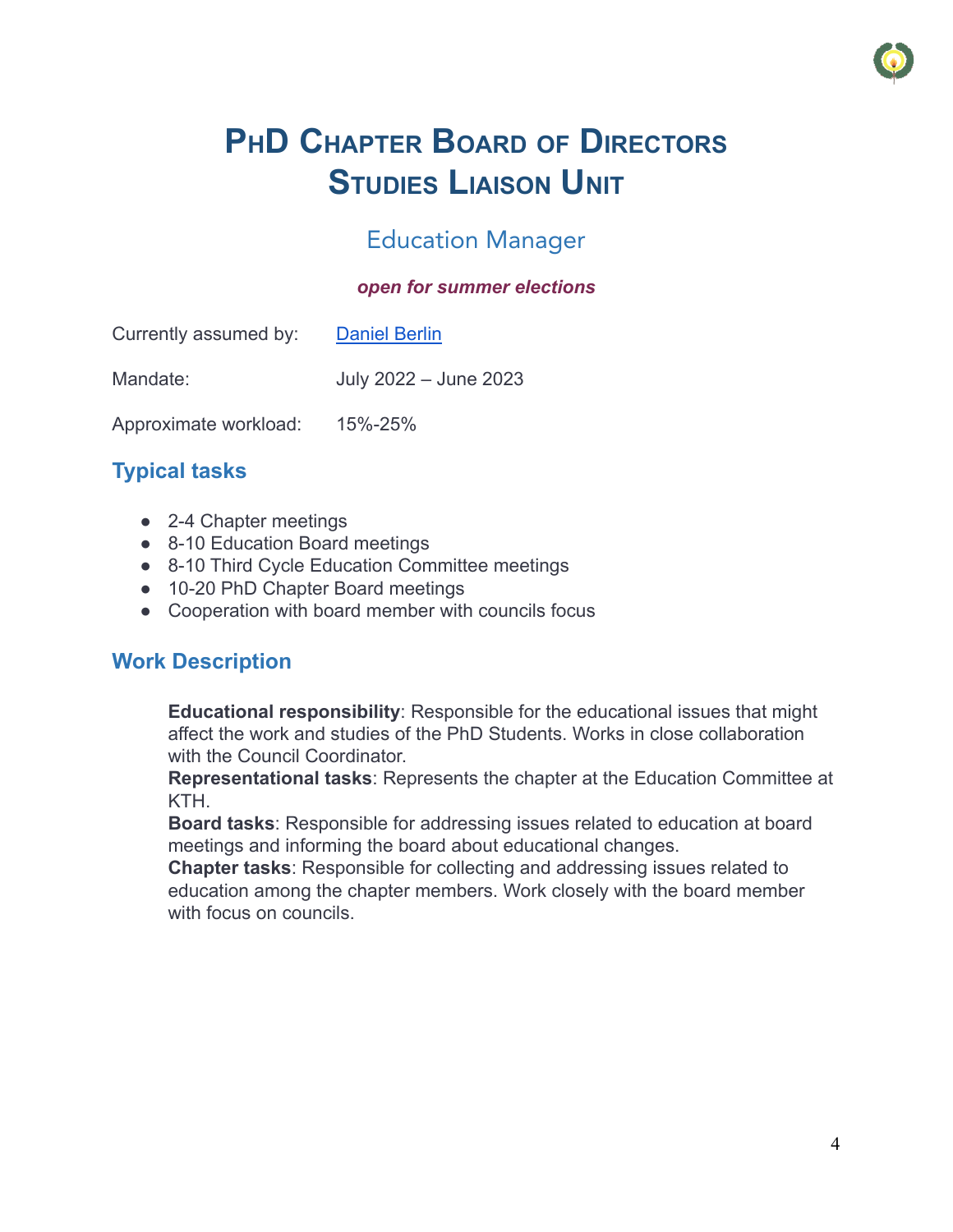

# **PHD CHAPTER BOARD OF DIRECTORS STUDIES LIAISON UNIT**

## Council Coordinator

<span id="page-5-0"></span>

| Currently assumed by: | <b>Mayank Sewlia</b>         |
|-----------------------|------------------------------|
| Mandate:              | January 2022 - December 2022 |
| Approximate workload: | 15%-25%                      |

## **Typical tasks**

- **●** 2-4 Chapter meetings
- **●** 2-10 Future Faculty meetings (recruitment, promotions, and docent appointments)
- **●** 10-20 School Council meetings
- **●** 10-20 PhD Chapter Board meetings
- **●** Cooperation with board member with educational focus

## **Work Description**

**Educational responsibility**: Responsible for the educational issues that might affect the work and studies of the PhD Students. Focuses on gathering information from the councils about the education and work at department level. Works in close collaboration with Education manager.

**Representational tasks**: Represents the chapter at the directors of doctoral studies group at KTH.

**Board tasks**: Responsible for addressing issues related to education at board meetings and informing the board about educational changes.

**Chapter tasks**: Responsible for collecting and addressing issues related to education among the councils.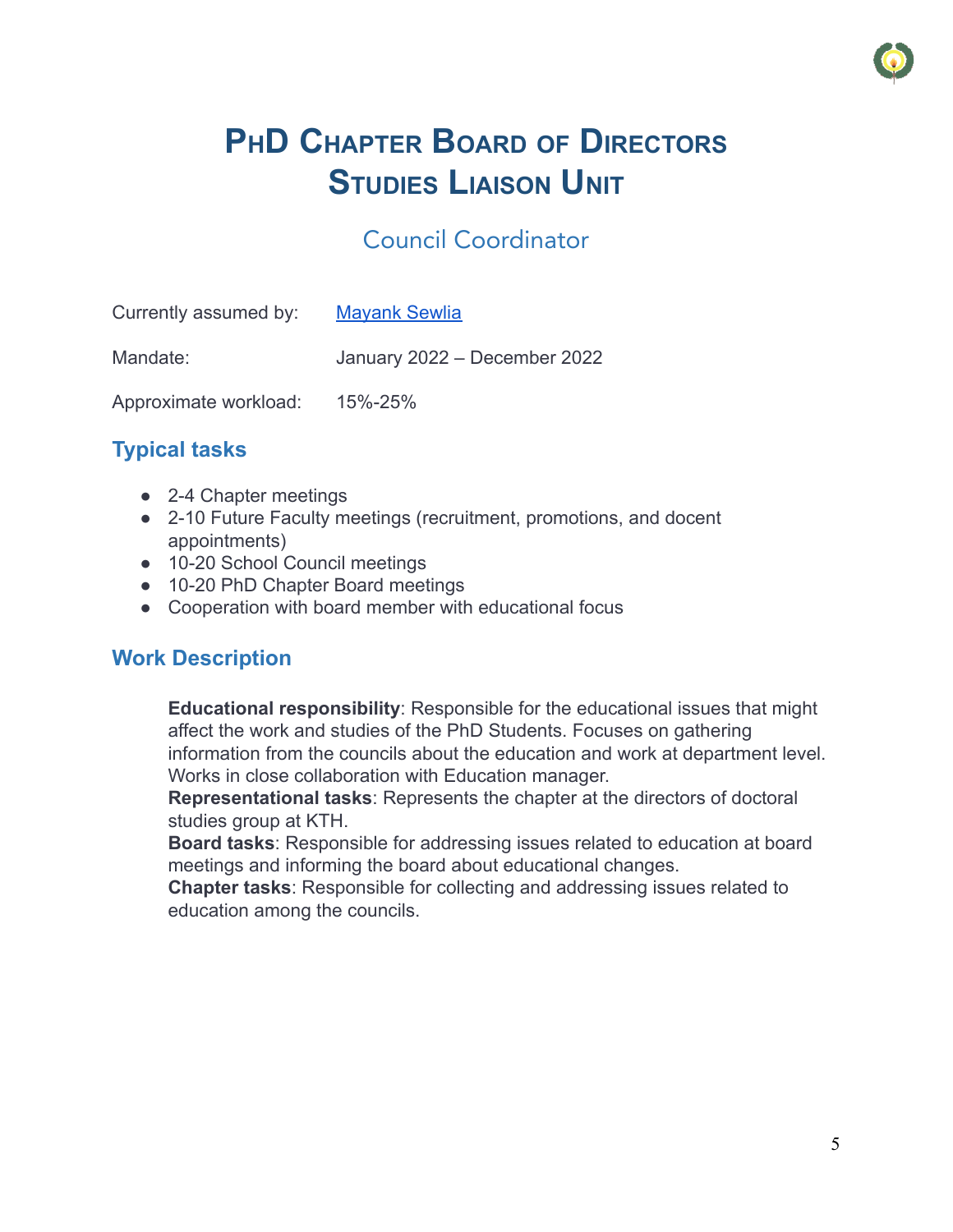

# **PHD CHAPTER BOARD OF DIRECTORS SOCIAL UNIT**

## Events Manager

#### *open for summer elections*

<span id="page-6-0"></span>

| Currently assumed by: | Sahba Zojaji          |
|-----------------------|-----------------------|
| Mandate:              | July 2022 - June 2023 |
| Approximate workload: | 10%-20%               |

## **Typical tasks**

- **●** 2-4 Chapter meetings
- **●** 2-10 Future Faculty meetings (recruitment, promotions, and docent appointments)
- **●** 10-20 PhD Chapter Board meetings
- **●** 2-8 events
- **●** Cooperation with board member with focus on business and workgroups

## **Work Description**

**Educational responsibility**: Responsible for the educational issues that might affect the work and studies of the PhD Students. Coordination and communication about the events that take place within the chapter. Also responsible for the communication between the board and the Master of Ceremonies group. Works in close collaboration with Business manager and Working group manager.

**Representational tasks**: Represents the chapter at the KTH Sustainability Council.

**Board tasks**: Coordinator of the events that the board wants to organize. Responsible for giving the plan of the events to Communication manager **Chapter tasks**: Coordinator of the events that chapter members want to organize.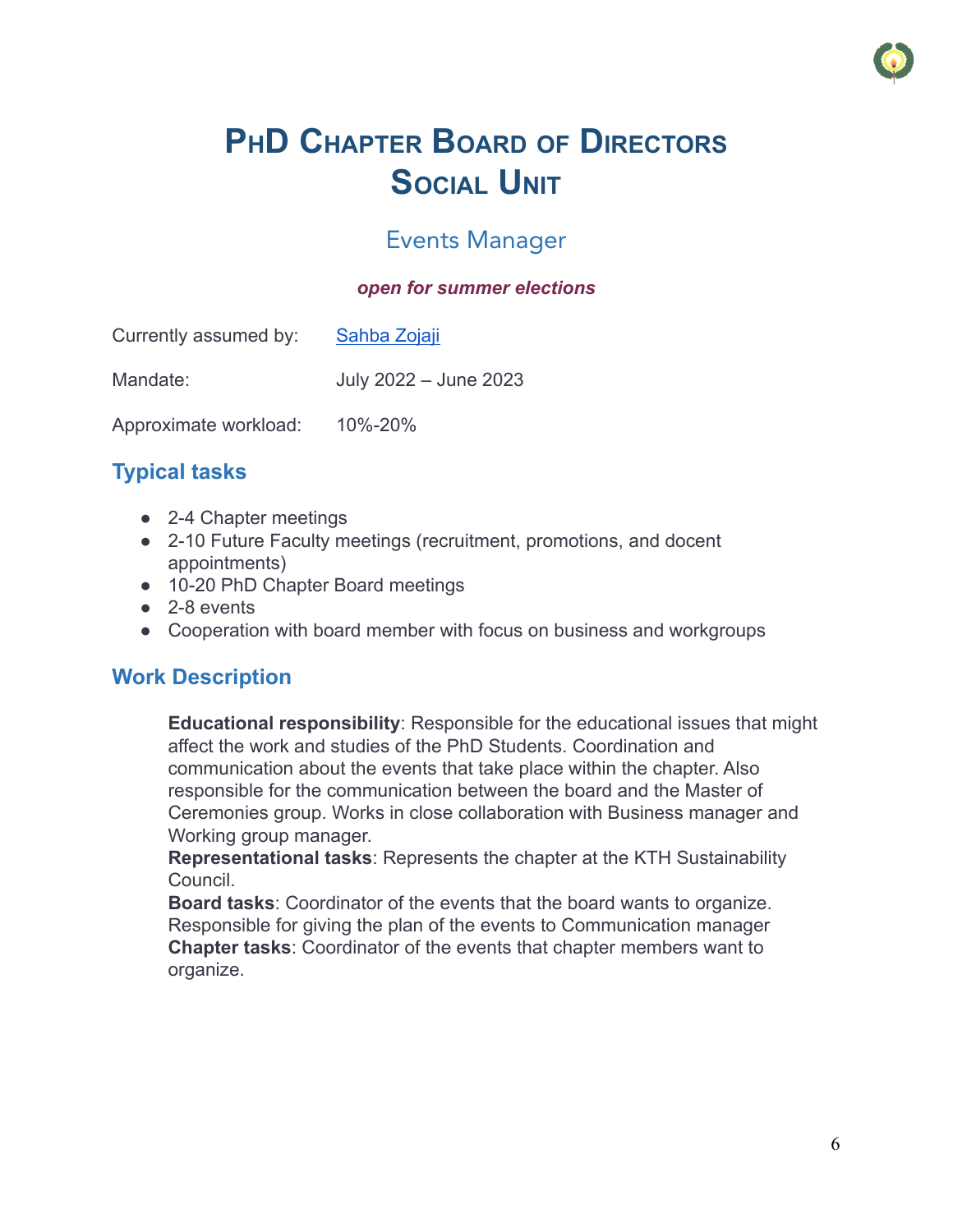

# **PHD CHAPTER BOARD OF DIRECTORS SOCIAL UNIT**

## Business Liaison

#### *open for by-elections*

<span id="page-7-0"></span>

| Currently assumed by: | <b>Vacant</b>                |
|-----------------------|------------------------------|
| Mandate:              | January 2022 - December 2022 |
| Approximate workload: | 10%-20%                      |

## **Typical tasks**

- **●** 2-4 Chapter meetings
- **●** 2-10 Future Faculty meetings (recruitment, promotions, and docent appointments)
- **●** 10-20 PhD Chapter Board meetings
- **●** Cooperation with board member with focus on events and workgroups

## **Work Description**

**Business responsibility**: Responsible for the connections with research institutes and companies (from hereon: partners) that might be interested in starting collaborations with the PhD Chapter. Works in close collaboration with Event manager and Working group manager.

**Representational tasks**: Represents the chapter at the Central Grants Committee at KTH.

**Board tasks**: Communication between the board and the partners.

**Chapter tasks**: Communication between the chapter and the partners. Set up partner events together with Event manager.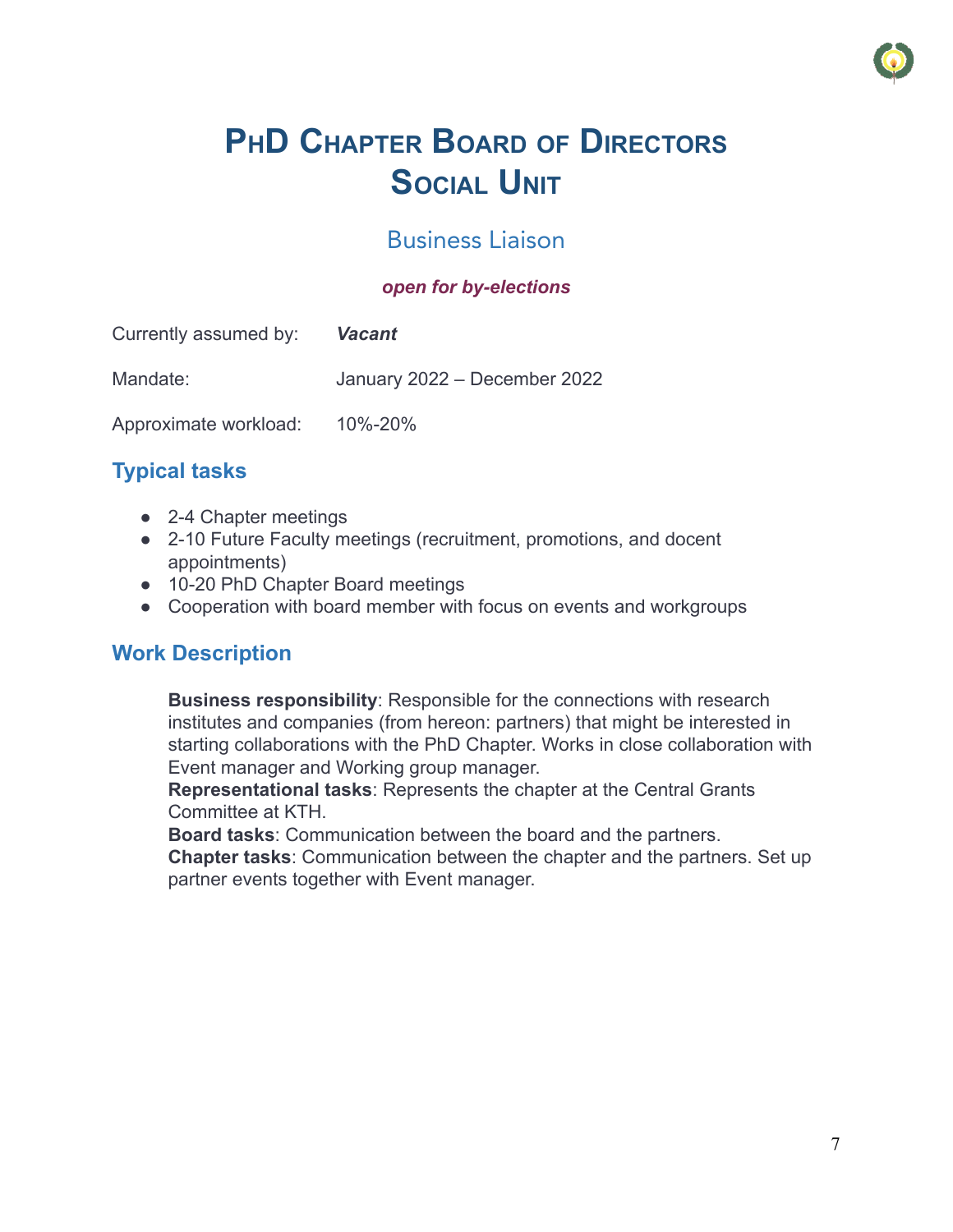

# **PHD CHAPTER BOARD OF DIRECTORS SOCIAL UNIT**

## Workgroups Manager

#### *open for summer elections*

<span id="page-8-0"></span>

| Currently assumed by: | <u>Jing Jing</u>      |
|-----------------------|-----------------------|
| Mandate:              | July 2022 - June 2023 |
| Approximate workload: | 10%-20%               |

## **Typical tasks**

- **●** 2-4 Chapter meetings
- **●** 2-10 Future Faculty meetings (recruitment, promotions, and docent appointments)
- **●** 10-20 PhD Chapter Board meetings
- **●** Establishing contact with master of ceremonies group (DrInK) for pubs, and provisional representational workgroups appointed by KTH or THS
- **●** Cooperation with board member with focus on business and events

## **Work Description**

**Working group responsibility**: Responsible for the coordination and communication of the working groups that might arise within the chapter. Works in close collaboration with Business manager and Event manager. **Representational tasks**: Represents the chapter at the Equality Committee at KTH

**Board tasks**: Communication between the board and the working groups. **Chapter tasks**: Coordinating and communicating between the working groups. Also responsible for the Chapter Hall.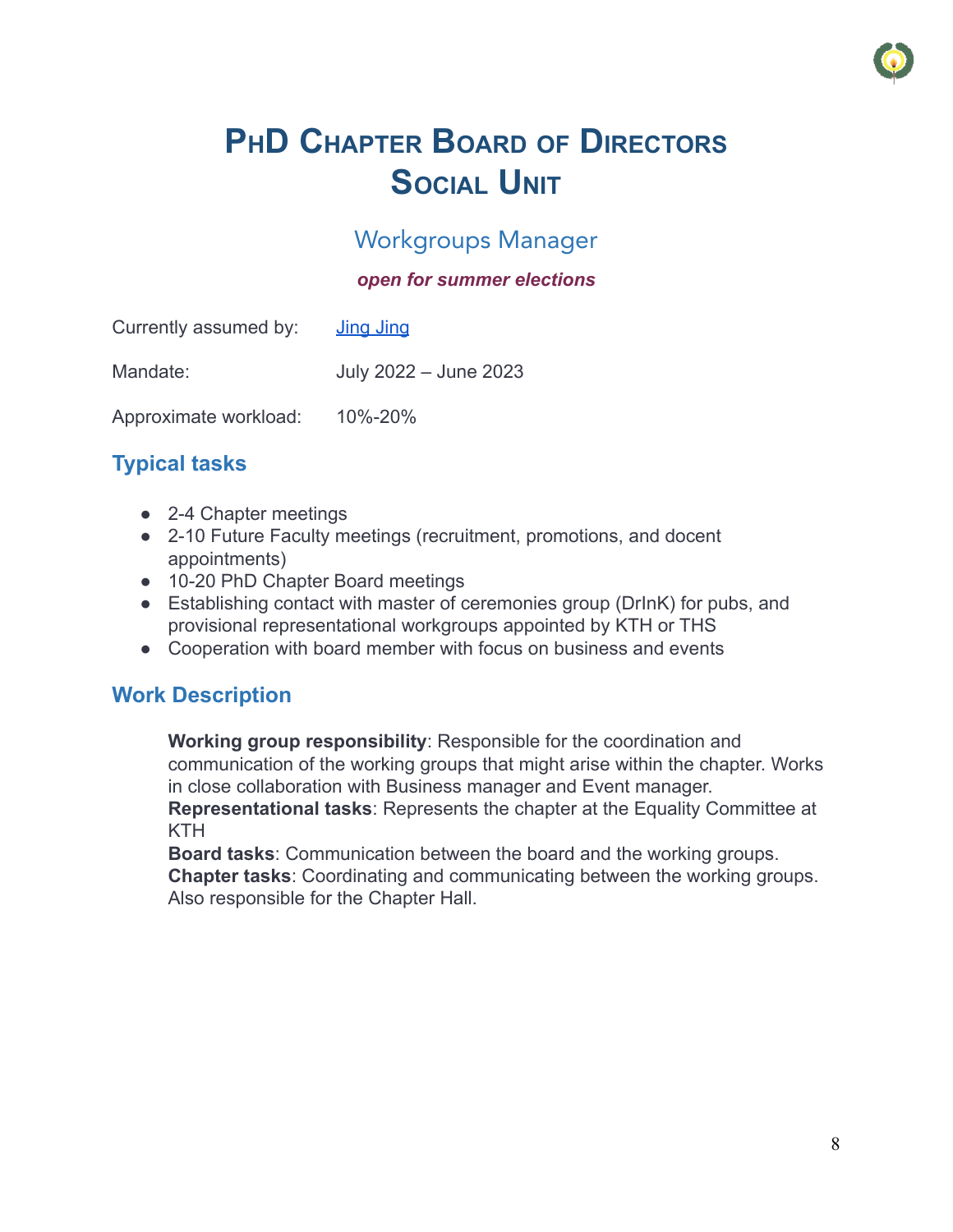

# **PHD CHAPTER BOARD OF DIRECTORS COMMUNICATION UNIT**

## Webmaster

#### *open for by-elections*

<span id="page-9-0"></span>

| Currently             | vacant                |
|-----------------------|-----------------------|
| Mandate:              | July 2022 - June 2023 |
| Approximate workload: | $8\% - 12\%$          |

## **Typical tasks**

- **●** Website/IT resources management
- **●** 2-4 Chapter meetings
- **●** assigning 20-30 representatives for future faculty errands
- **●** 2-10 Future Faculty meetings (recruitment, promotions, and docent appointments)
- **●** 10-20 PhD Chapter Board meetings
- **●** Cooperation with board member with communication focus

## **Work Description**

**IT responsibility**: Responsible for the information technology part of the PhD Chapter. Makes sure that web pages, social media and mailing lists are updated and working. Works in close collaboration with the communication manager. **Representational tasks**: Coordinates the chapter in the Future Faculty group at KTH

**Board tasks**: Makes sure that the platforms for communication is working as they should and updates it accordingly to fit with new needs and possibilities in technology.

**Chapter tasks**: Same as board tasks.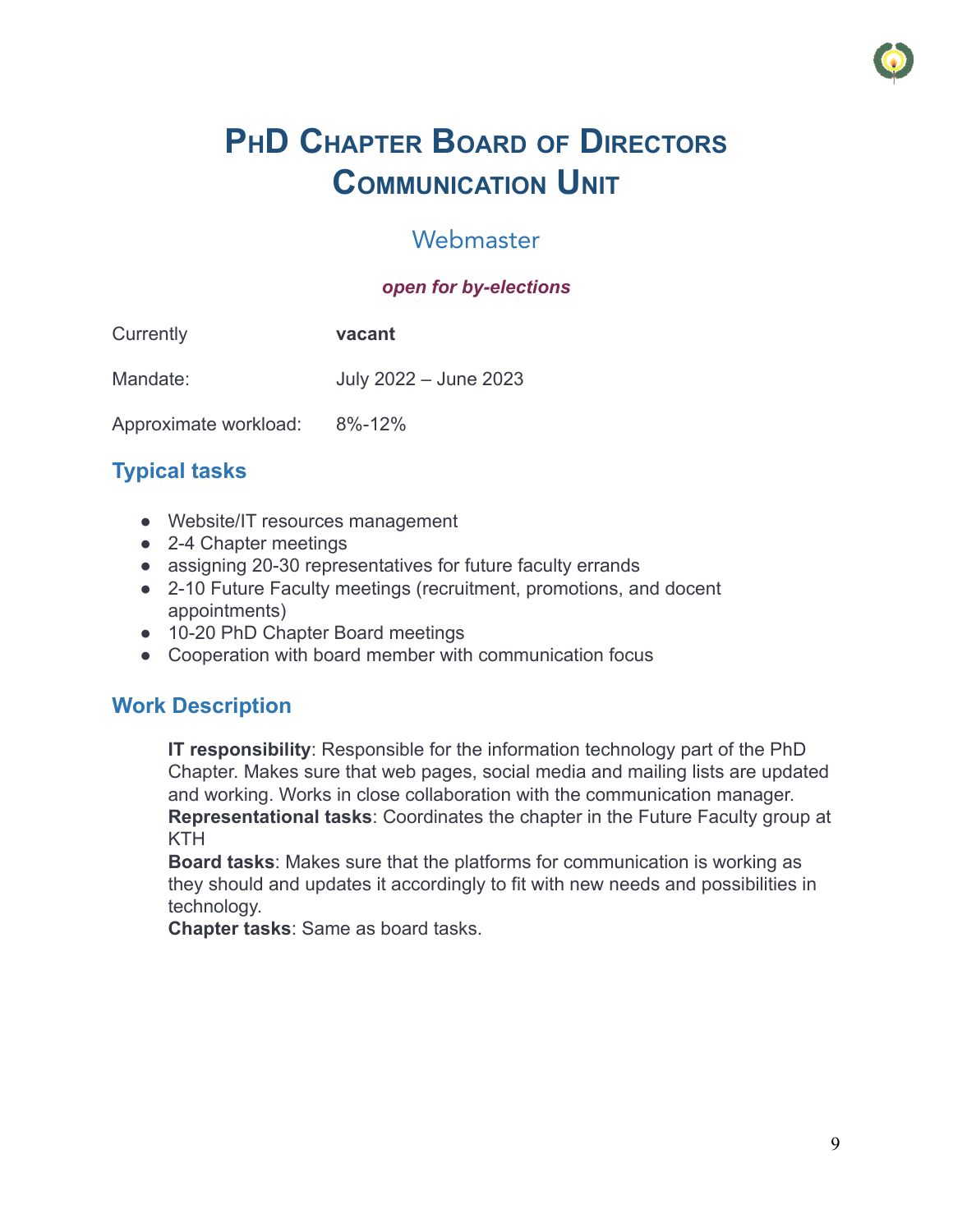

# **PHD CHAPTER BOARD OF DIRECTORS COMMUNICATION UNIT**

## Communication Manager

<span id="page-10-0"></span>

| Currently assumed by: | <b>Fabio De Ferrari</b>      |
|-----------------------|------------------------------|
| Mandate:              | January 2022 - December 2022 |
| Approximate workload: | $8\% - 12\%$                 |

## **Typical tasks**

- Secretary for 2-4 Chapter meetings
- General communication and newsletter responsibility
- **●** 2-10 Future Faculty meetings (recruitment, promotions, and docent appointments)
- **●** 10-20 PhD Chapter Board meetings
- **●** Cooperation with board member with IT/webmaster focus

## **Work Description**

**Communication responsibility**: Responsible for the communication of the board through the information channels described in the communication policy. Works in close collaboration with the Webmaster.

**Representational tasks**: Represents the chapter at the Language Committee at KTH.

**Board tasks**: Responsible for taking the minutes during the board meetings. Also responsible for management of documentation and data within the board and chapter.

**Chapter tasks**: Responsible for taking the minutes during the chapter meetings.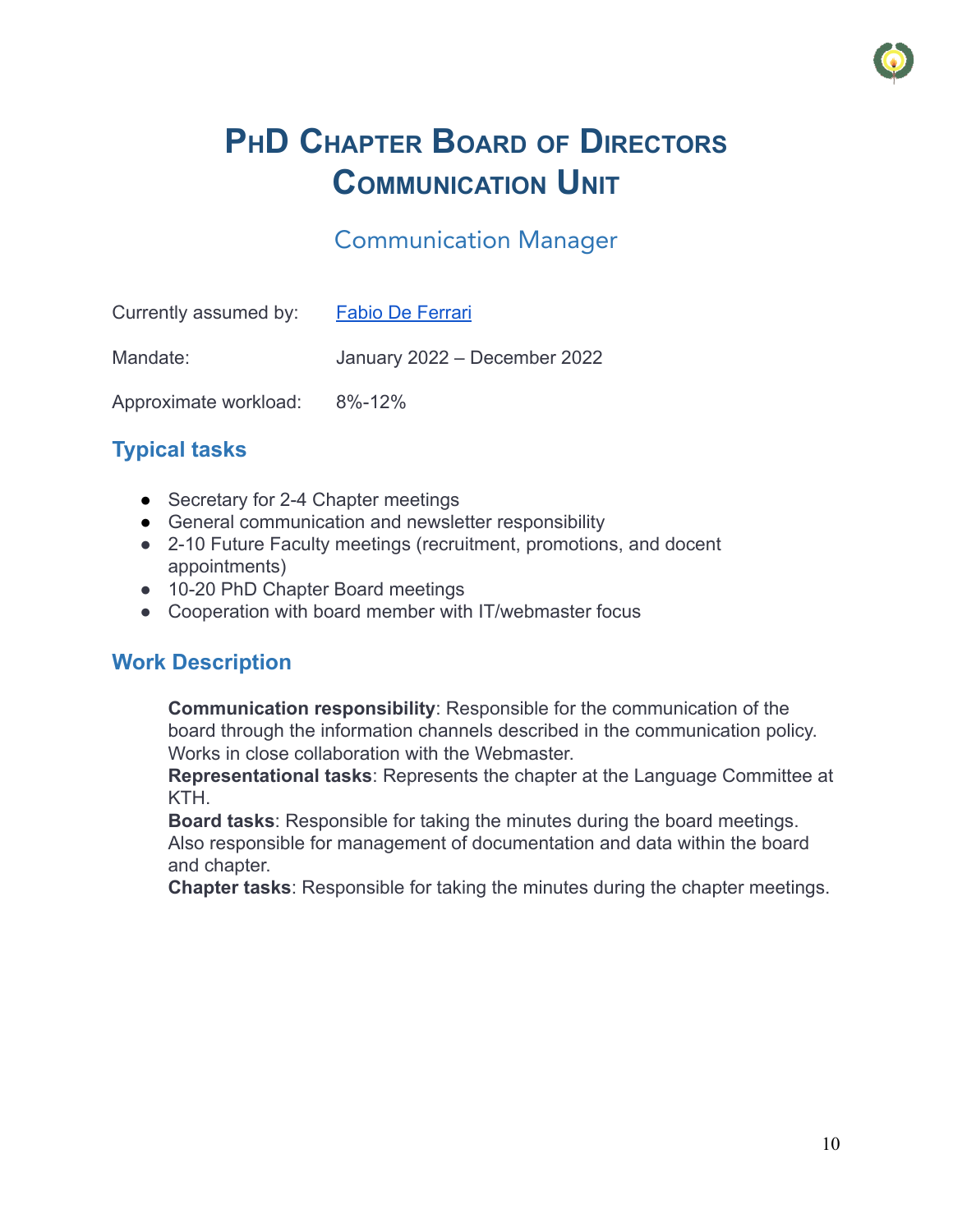## Head of Women's Doctoral Committee (WoP)

#### *open for by-elections*

<span id="page-11-0"></span>

| Currently assumed by: | <b>Vacant</b>                |
|-----------------------|------------------------------|
| Mandate:              | January 2022 – December 2022 |

## **Typical Tasks**

- Leading the strategic and executive work of the committee.
- Approximate workload: 8%-12%

### **Work Description**

The Women's Doctoral Committee is a group for doctoral students who identify as women at KTH. The network was established in 2016 after a workshop for women PhD candidates arranged by initiative of the PhD Chapter and the Union of the Civil Servants (ST) at KTH. The primary objective of the network is to create a space at KTH where women doctoral students at KTH can meet, have events, and participate in and suggest changes in KTH's work with gender equality and diversity, and to help create a more inclusive environment at KTH.

The head of the committee is to be elected at the PhD Chapter Winter meeting and the mandate is for one year.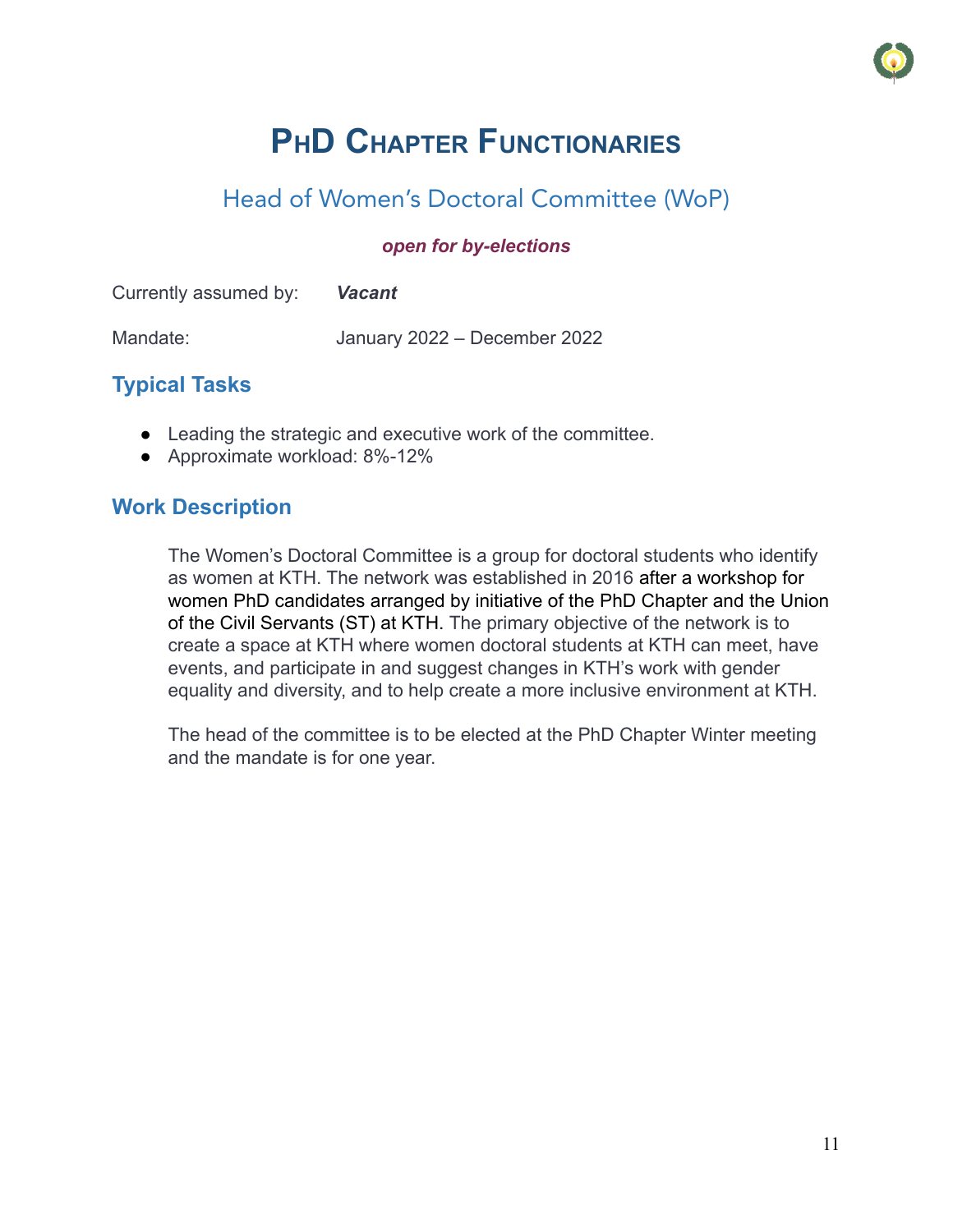

## Master of Ceremonies (DrInK)

#### *open for summer elections*

<span id="page-12-0"></span>Currently assumed by: [Inês Lourenço](https://www.kth.se/profile/ineslo)

Mandate period: July 2022 – June 2023

- Master of ceremonies (1)
- Stewards (open)

#### *As per the statutes, the following apply:*

The PhD Chapter MC Group is responsible for the PhD Chapter parties, pubs and recreational activities.

The PhD Chapter MC Group consists of: a) The PhD Chapter Masters of Ceremonies b) An appropriate number of PhD Chapter Stewards

### **PhD Chapter Masters of Ceremonies**

The PhD Chapter Masters of Ceremonies leads and are responsible for the PhD Chapter MC group operations and functions as hosts/hostesses at PhD Chapter MC Group events.

#### **PhD Chapter Steward**

The PhD Chapter Steward task is to assist the PhD Chapter Masters of Ceremonies in their work in the best possible way.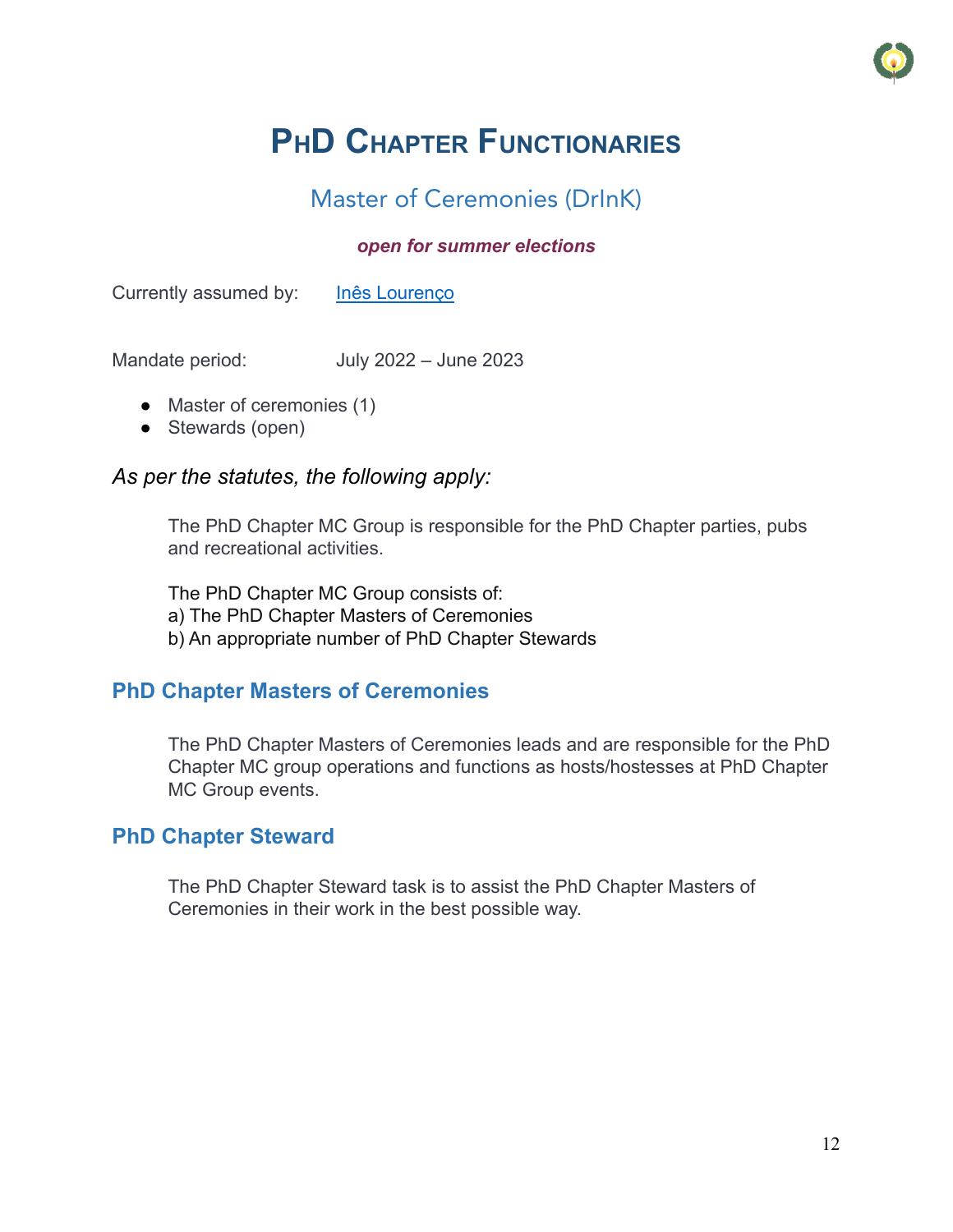

## Nominating Committee

#### *open for by-elections*

<span id="page-13-0"></span>

| Currently assumed by: | Sina Sheikholeslami      |
|-----------------------|--------------------------|
|                       | Inês Lourenço            |
|                       | <b>Mohammad Abuasbeh</b> |

Mandate: January 2022 – December 2022

● 3 to 5 members of the committee

### *As per the statutes, the following apply:*

The PhD Chapter Nominating Committee consists of 3 (three) to 5 (five) people, with a maximum of 1 (one) person who is not a member of the PhD Chapter, and with current or former PhD Chapter Board forming a simple majority.

The duties of the PhD Chapter Nominating Committee are to:

- a) Promote and administer election for PhD Chapter Board vacancies
- b) Interview candidates for the PhD Chapter Board and if required consult third parties for relevant information
- c) Propose nominations to the PhD Chapter Meeting. Nominations are established through single majority of the committee
- d) Represent the PhD Chapter in THS Nomination committee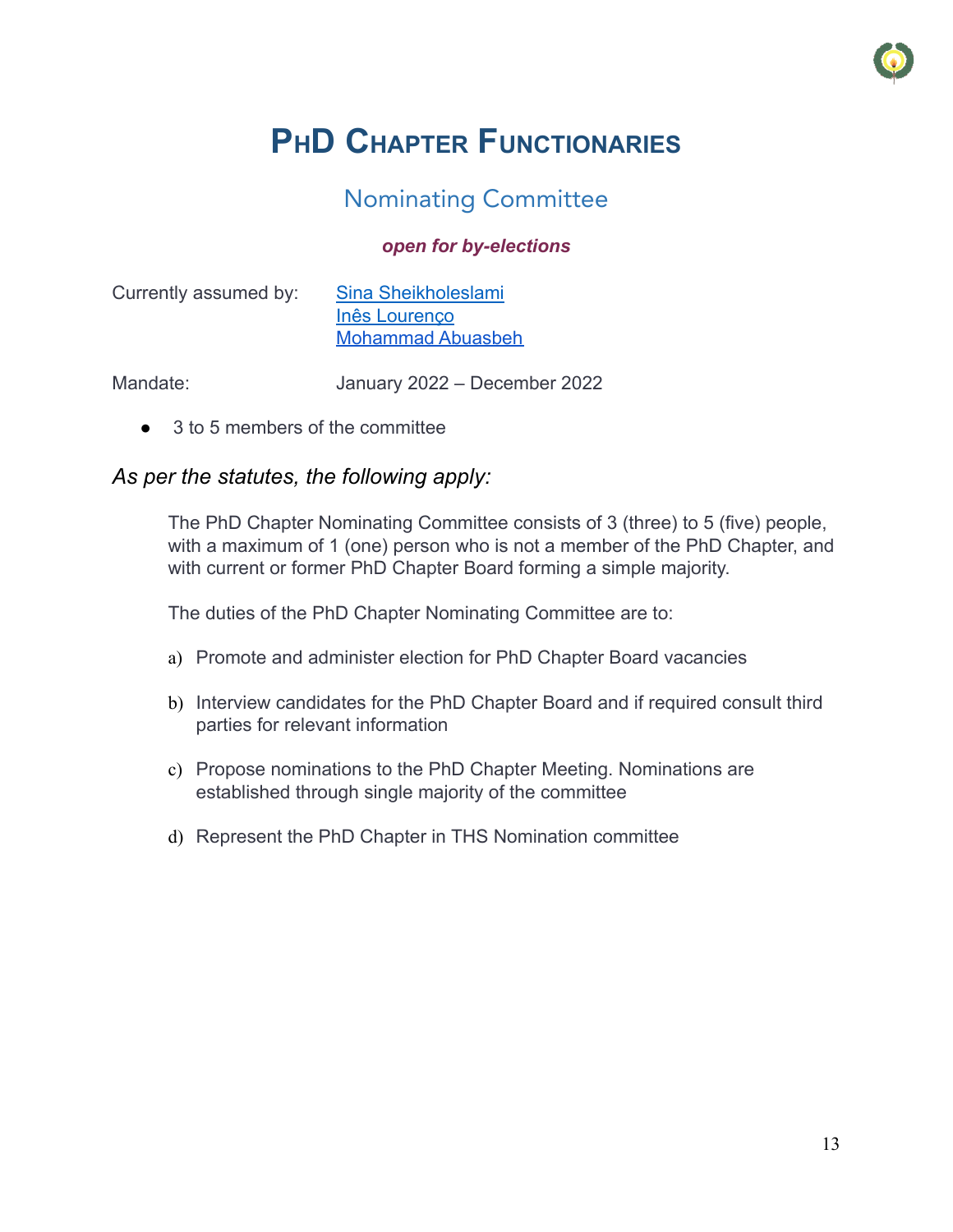

## Standard Bearers

#### *open for by-elections*

<span id="page-14-0"></span>

| Currently assumed by: | Mohammad Abuasbeh (Standard Bearer)<br><b>Vacant</b> (Vice Standard Bearer) |
|-----------------------|-----------------------------------------------------------------------------|
| Mandate:              | January 2022 – December 2022                                                |

#### *As per the statutes, the following apply:*

The PhD Chapter Standard Bearers Group consists of:

- a) The PhD Chapter Standard Bearer
- b) The PhD Chapter Vice Standard Bearer

### **Responsibilities**

The PhD Chapter Standard Bearers Group is responsible for bearing the PhD Chapter Standard on the occasions where it is required. This includes the academic ceremonies of KTH and SSCO.

For the ceremonies where only one standard bearer is allowed to participate, the PhD Chapter Standard Bearer has the formal responsibility to bear the PhD Chapter Standard, given that attendance at the majority of the ceremonies has been fulfilled, unless agreed otherwise within Chapter Standard Bearer Group and confirmed by the PhD Chapter Chairperson.

### **Vacancy or Unavailability**

If both the PhD Chapter Standard Bearer and the PhD Chapter Vice Standard Bearer are vacant or unable to represent the PhD Chapter at an event, the PhD Chapter Chairperson assigns a stand-in standard bearer to the event.